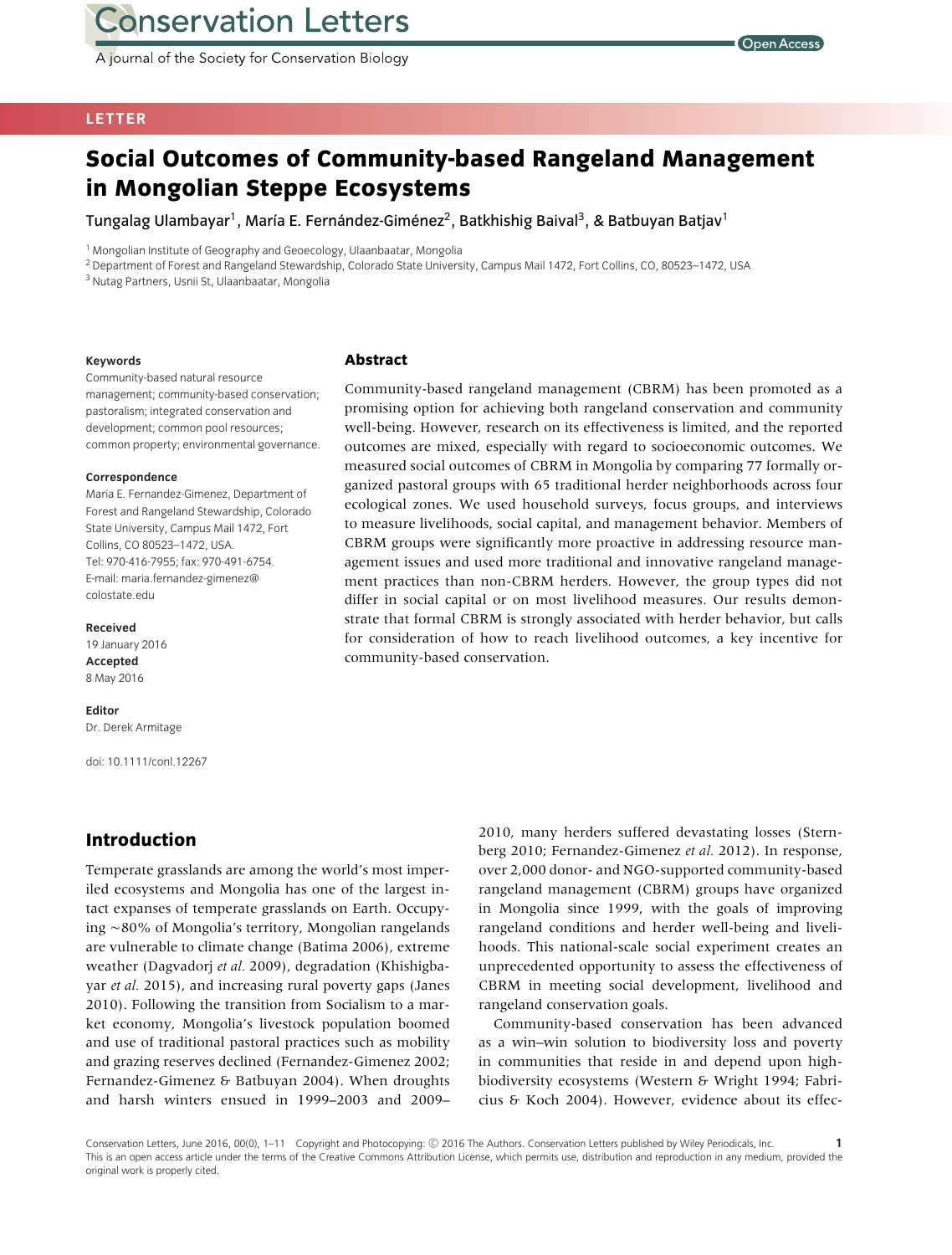tiveness for rangeland conservation is scant. Most existing studies are limited by small sample sizes and few compare CBRM outcomes to alternative management regimes. Globally, studies of the social and economic effects of community-based natural resource management generally, and CBRM specifically, have shown mixed results (Dressler *et al.* 2010; Saito-Jensen *et al.* 2010; Suich 2010; Bowler *et al.* 2014). Even when measurable conservation benefits accrue, economic and social development benefits do not always occur or do not reach the wider community (Collomb *et al.* 2010; Nkhata & Breen 2010; Silva & Mosimane 2013; Bowler *et al.* 2014). Lack of or weak social and livelihood benefits of CBRM are concerning, because without direct benefits to households and communities, there is little incentive for local people to engage in or support conservation.

As elsewhere, research on Mongolian CBRM has been dominated by case studies (Upton 2008; Batkhishig *et al.* 2011; Dorligsuren *et al.* 2011; Baival & Fernandez-Gimenez 2012), most within a single ecological zone and lacking comparison sites without CBRM. Some studies have shown social benefits (Batkhishig *et al.* 2011; Baival & Fernandez-Gimenez 2012; Upton 2012; Fernandez-Gimenez *et al.* 2015) or livelihood improvements (Dorligsuren *et al.* 2011; Leisher *et al.* 2012), but others show no benefits (Addison *et al.* 2013) or negative CBRM effects (Upton 2008; Murphy 2011). Taking advantage of the social experiment underway in Mongolia, we report on the first large-*N*, case-control study of CBRM social outcomes that accounts for variability across different ecological contexts. Rigorous, broad-scale studies are essential to crafting conservation policies and providing donors with information to guide future investments (Bowler *et al.* 2014). As the first large-scale study of CBRM globally, it informs rangeland conservation strategy worldwide.

Our approach to assessing CBRM outcomes is informed by common pool resource (CPR) governance theory (Ostrom 1990; Agrawal 2002), and its application to CBNRM. CPR theory predicts that, given certain institutional attributes and external conditions, groups of resource users who share the same resources are capable of self-regulating resource use. We hypothesized that in the post-Socialist Mongolian context of ineffective national rangeland governance institutions and weakened customary use norms (Fernandez-Gimenez & Batbuyan 2004), formal CBRM groups aid herders to organize and self-govern pasture use, resulting in superior social and livelihood outcomes compared to traditional herder neighborhoods that lack strong or formal organization (Figure 1). Specifically, we expected that CBRM herders would have stronger and wider social networks, use more traditional and innovative management practices, earn higher incomes, and hold more assets than herders from non-CBRM communities. Based on CPR theory, we also hypothesized that outcomes would differ by ecological zone. We expected that collective action would be more readily achieved, and social outcomes greater, where forage supplies are more abundant and predictable, CPRs are smaller, easier to delineate and monitor, and herders are less mobile (Ostrom 1990).

#### **Methods**

#### **Sampling**

Across four ecological zones—mountain and forest steppe, steppe, eastern steppe and desert steppe—we selected pairs of adjacent soums (districts) with  $(n =$ 18) and without  $(n = 18)$  formally organized CBRM (Figure 2). Within each soum, we randomly selected an average of five community groups sharing common grazing areas and water sources, and interviewed five households representing each group. We surveyed 706 herder households belonging to 142 groups; 65 traditional herder neighborhoods (hereon non-CBRM) and 77 formally organized CBRM groups. CBRM groups averaged 5 years since formation (range *<*1 to 14).

Because sampling before and after CBRM was established was impossible, we used community-level poverty and leadership indicators and group-level demographic indicators to assess whether CBRM communities had other characteristics that predisposed them to higher social outcomes, and found none (Supplementary Table 1). Selecting matched sites within ecological zones and provinces further reduced potential for pre-existing environmental and governance differences. Although we controlled for potential confounding differences between CBRM and non-CBRM sites in this manner, our single-point-in-time observational measurements preclude causal inferences about CBRM effects.

#### **Data collection**

We collected data using household surveys, focus groups and interviews. Individual households were surveyed using quantitative questionnaires measuring household demographics, income and expenditures, management practices and behaviors, and social norms and networks. Questionnaires were designed to investigate whether formal organization influenced household-level practices and socioeconomic conditions. At the group level, we interviewed group leaders and held focus groups with members. Qualitative data from interviews and focus groups were synthesized into an organizational database for each group. Instrument design was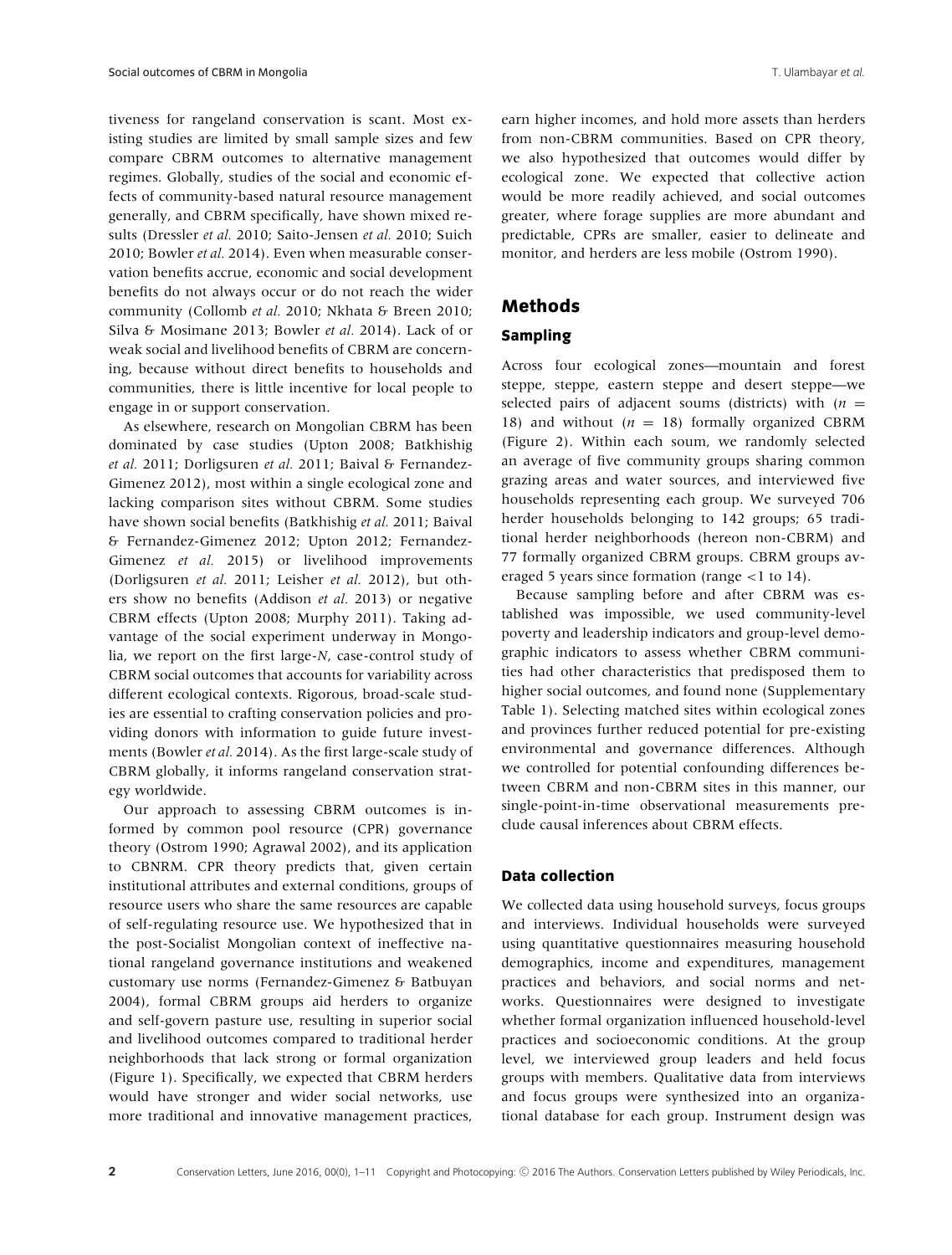

Figure 1 Theorized relationships between donor support, formal community-based rangeland management (CBRM), ecological zone, and social and ecological outcomes of CBRM.

based on prior studies in Mongolia (Fernandez-Gimenez 2002; Fernandez-Gimenez & Batbuyan 2004; Fernandez-Gimenez *et al.* 2015) and guided by the International Forestry Resources and Institutions protocols for data collection at the community level (IFRI 2013).

#### **Variables**

Organization status (CBRM vs. non-CBRM) and ecological zone were the independent variables. Dependent social outcomes included livelihoods, social capital, and rangeland practices and behaviors. Livelihoods were measured using three variables: household assets, annual per capita net cash income, and livestock number per household member in sheep forage units (SFU), a standardized livestock unit used in Mongolia. We measured two types of social capital (SC). Cognitive SC measured levels of trust and norms of reciprocity among group members. Structural SC indicated the number of bonding and linking social ties (Grootaert & Van Bastelaer 2002). Bonding ties are those with individuals of similar social position such as family, friends and neighbors, and linking SC refers to vertical ties with government, banks and NGOs, etc. (Woolcock 2001). Herder practices

and behavior were measured with three variables: (1) traditional rangeland and herd management practices in place during collectivization or earlier, (2) recently introduced innovative management practices, and (3) proactive actions and engagement in local rangelandrelated initiatives. Except for per capita income and livestock number, all variables are indices calculated from multiple survey items. All outcome variables were calculated from the household survey and aggregated to the organization level by taking the mean value for the sampled households within each group. Group-level structural and demographic characteristics from the organizational database were used to assess whether systematic differences existed between CBRM and non-CBRM groups that could contribute to any observed differences in social outcomes (Supplementary Table 1).

#### **Analyses**

All data were inspected, and two variables (SFU per capita and net income per capita) log transformed and winsorized following Vaske (2008) to meet normality assumptions. We used *t* tests, chi-square tests and twofactorial ANOVA to compare groups by organization type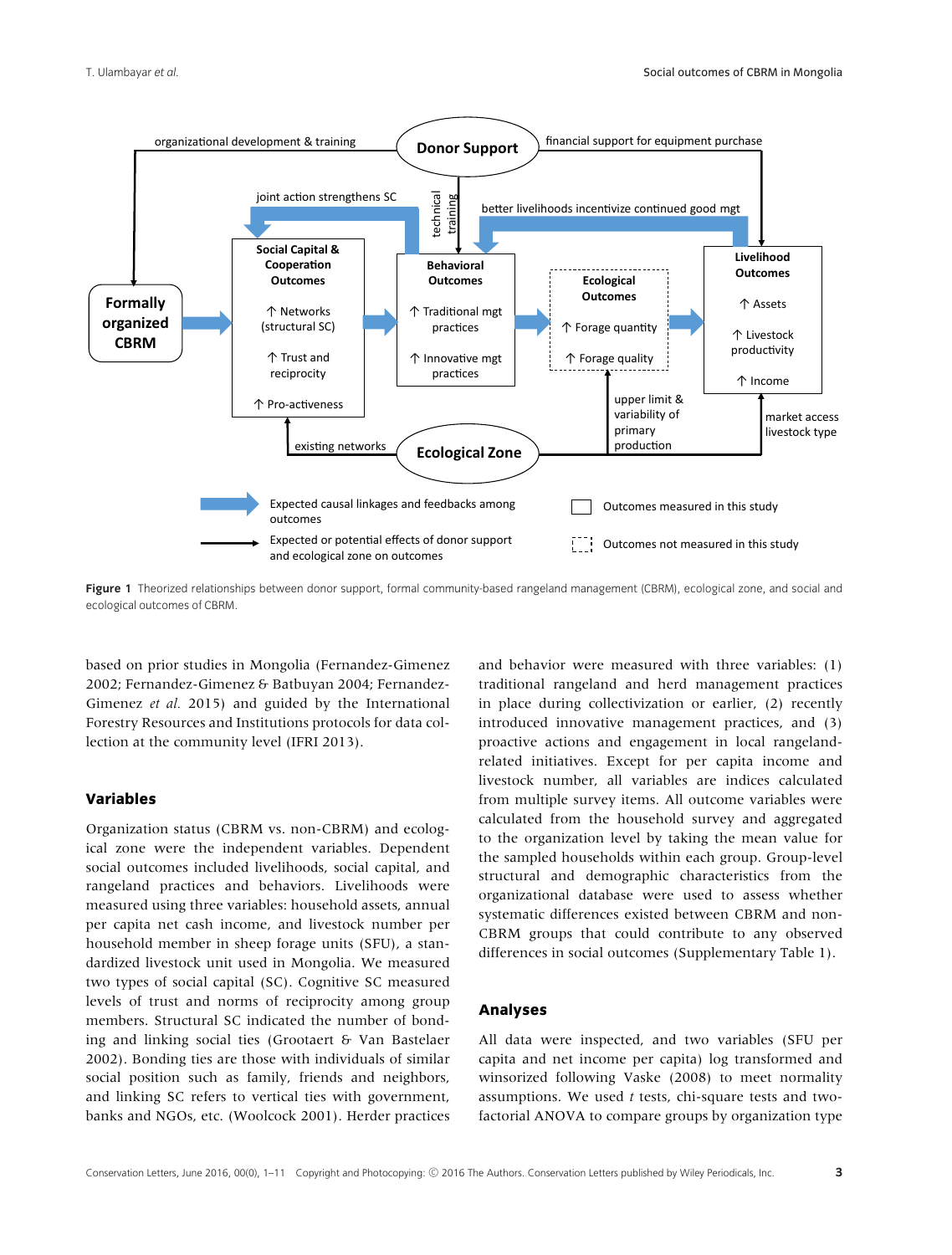

**Figure 2** The location of the paired study soums (districts) with community-based rangelandmanagement (CBRM) groups (*n*=18) and without (non-CBRM)  $(n = 18)$ .

(CBRM vs. non-CBRM) and ecological zone. All analyses were conducted using SPSS 22.0 (IBM Corp. 2013). We used the Bonferroni post hoc test for multiple comparisons. Statistical effect sizes were assessed using etasquared for ANOVA and phi for chi-square and cross-tab tests (Vaske 2008). When outcomes differed significantly  $(P < 0.05)$  or nearly so  $(0.05 < P < 0.10)$  between group types or zones, we examined the constituent items in the index to identify the specific attributes or behaviors responsible for the observed differences.

#### **Results**

#### **Social outcomes by group type**

Members of formal CBRM groups demonstrated greater proactive behavior, used more innovative and traditional rangeland management practices, and possessed more household assets compared to non-CBRM herders (Figure 3). Effect sizes for proactiveness, traditional and innovative practices were moderate to substantial. Formal CBRM and non-CBRM groups did not differ in cognitive ( $P = 0.06$ ) or structural ( $P = 0.07$ ) social capital, cash income or livestock number. There were no interactions between ecological zone and organization for any of the outcome variables, indicating that CBRM is consistently associated with similar social outcomes across differing ecological contexts.

CBRM members were more proactive than traditional group herders on three measures—talking with experts about rangeland issues, joining local initiatives to improve resource use, and acting to address local problems (Table 1). Among traditional practices, more CBRM herders reported reserving winter and spring pastures, culling unproductive animals before winter, making hay and hand fodder, and digging new wells. More CBRM members used 11 out of 19 types of innovative practices. Among these, fencing critical grazing areas and hay fields, growing fodder plants, vegetable gardening, and monitoring rangeland resources had higher effect sizes.

Although the group types did not differ significantly on either SC index, they varied on some individual items.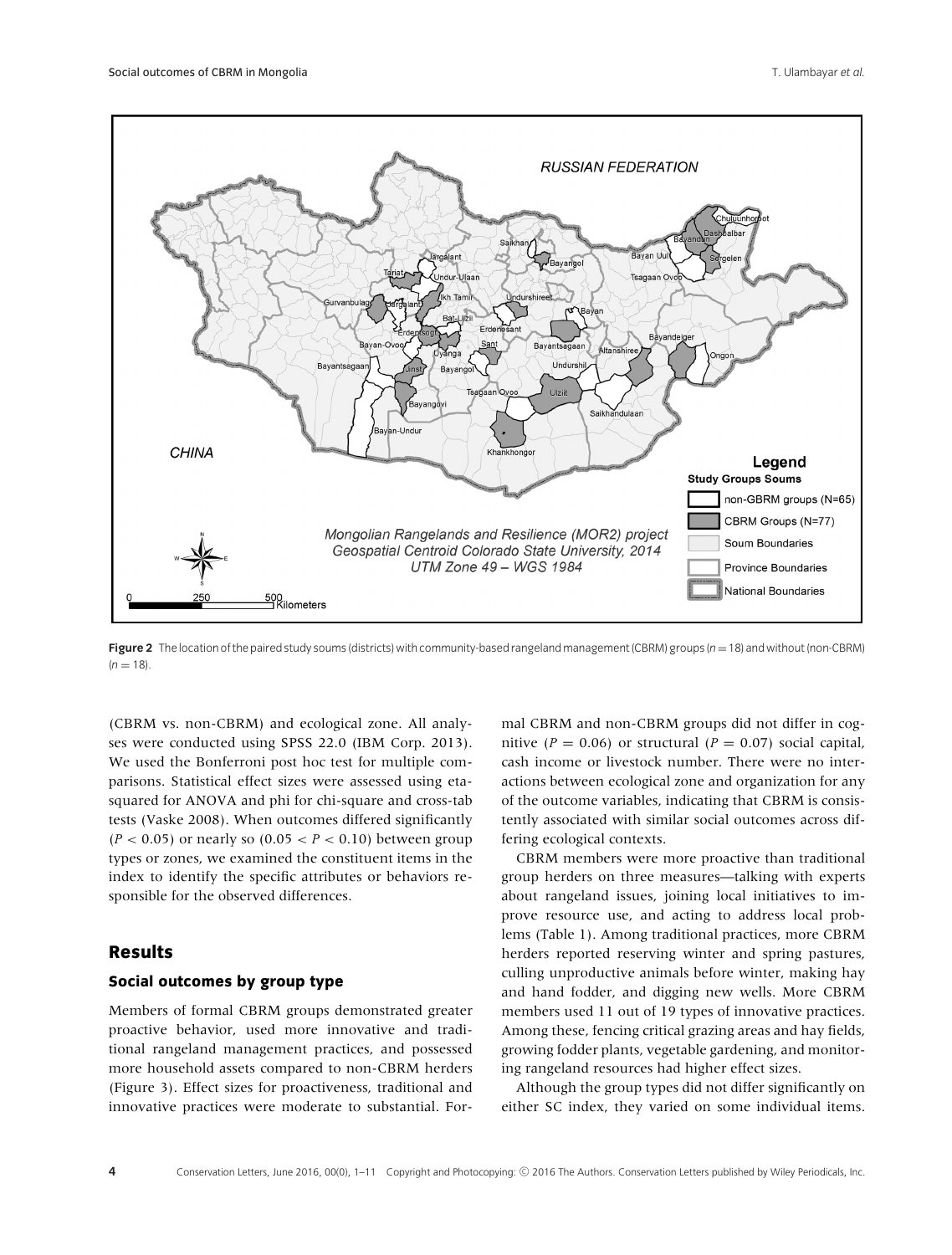

**Figure 3** Comparisons of social outcomes between two types of pastoral organizations: traditional informal (non-CBRM) groups (*n* = 65) and formal CBRM groups (*n* = 77). Error bars show one standard error. <sup>∗</sup>, ∗∗, and ∗∗∗ indicate the statistical significance at *P <* 0.10, 0.05, and 0.01, respectively.

More CBRM members receive help from CBRM organizations and their connections with religious leaders were modestly higher than herders from traditional neighborhoods (Table 2). More CBRM herders believed that people in their area always try to help each other and disagreed that people in their area are generally selfish (Table 3).

#### **Social outcomes by ecological zone**

Ecological zone significantly affected five of eight social outcome variables including assets, cash income, social

capital, and traditional management practices (Table 4). In all instances where there were differences, groups from the mountain and forest steppe had lower outcomes, and there were no differences among the other zones. Households from the eastern steppe had more assets than those from the mountain and forest steppe. Herders from the steppe had significantly higher cash income than mountain and forest steppe herders. Pastoralists from the steppe and the desert steppe had greater levels of trust and reciprocity than mountain and forest steppe herders. Desert steppe herders also had more bonding and linking networks. Herders from the mountain and forest steppe were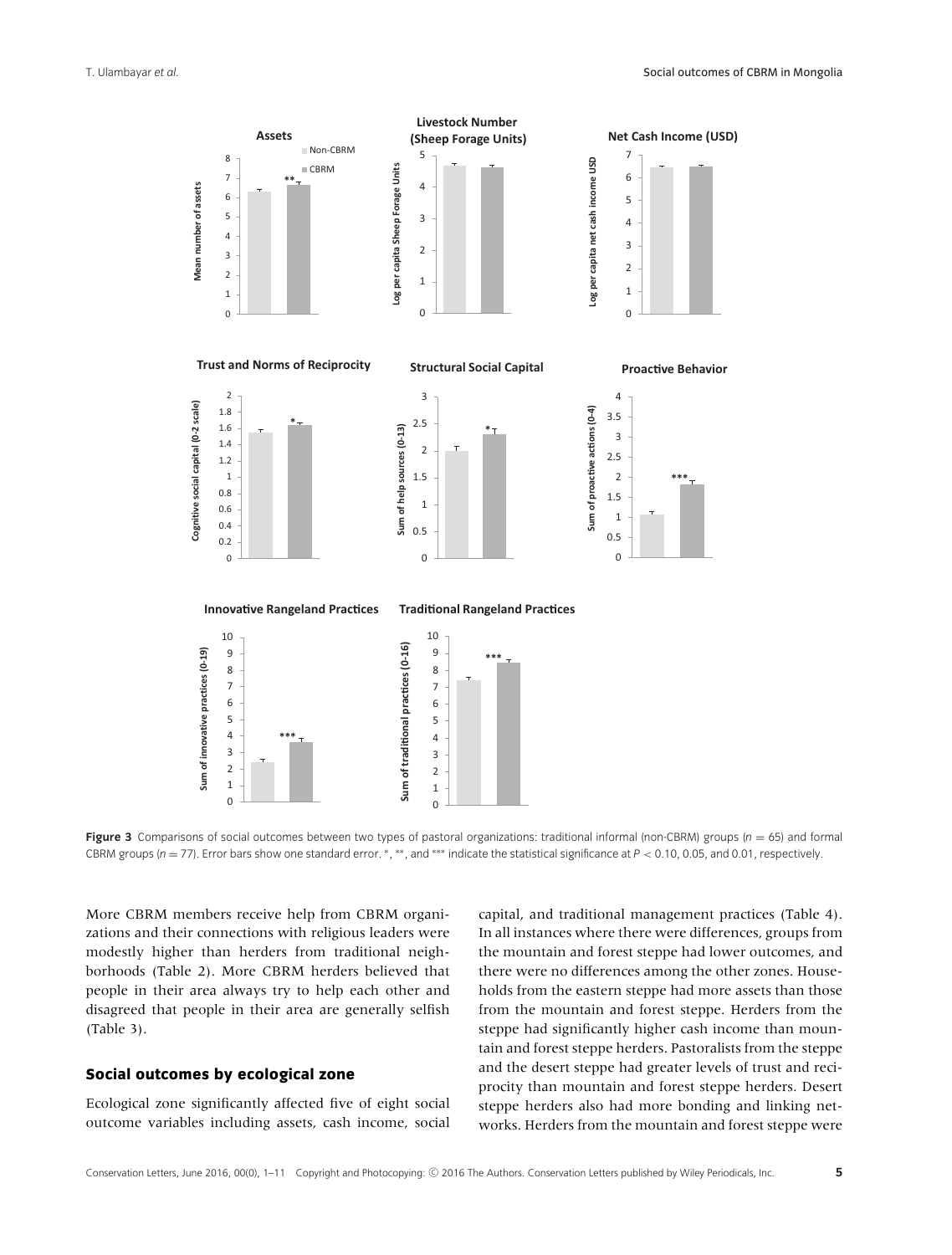#### Social outcomes of CBRM in Mongolia T. Ulambayar *et al.*

|                                             | % non-CBRM     | % CBRM         |              |        |           |
|---------------------------------------------|----------------|----------------|--------------|--------|-----------|
| Items                                       | $(n = 314)$    | $(n = 392)$    | $\chi^2$     | P      | $\varphi$ |
| Proactive behavior                          |                |                |              |        |           |
| Talked to experts about rangeland issues    | 19             | 33             | 16.11        | < 0.01 | 0.15      |
| Talked to local authority about problems    | 47             | 53             | 2.31         | 2.31   | 0.06      |
| Joined in rangeland improvement initiatives | 19             | 52             | 81.52        | < 0.01 | 0.34      |
| Joined community to address other problems  | 21             | 42             | 33.14        | < 0.01 | 0.22      |
| Traditional rangeland management practices  |                |                |              |        |           |
| Reserve winter pasture                      | 47             | 57             | 7.43         | 0.02   | 0.10      |
| Reserve spring pasture                      | 38             | 49             | 10.96        | < 0.01 | 0.13      |
| Reserve dzud pasture                        | 24             | 32             | 5.72         | 0.06   | 0.09      |
| Do fall (or summer) otor                    | 37             | 39             | 2.47         | 0.29   | 0.06      |
| Do winter otor                              | 17             | 22             | 4.29         | 0.12   | 0.08      |
| Cull (sell/slaughter) unproductive animals  | 55             | 68             | 14.76        | < 0.01 | 0.15      |
| Cut hay                                     | 63             | 79             | 24.02        | < 0.01 | 0.18      |
| Prepare hand fodder                         | 34             | 48             | 13.75        | < 0.01 | 0.14      |
| Purchase and store grain                    | 76             | 77             | 0.50         | 0.78   | 0.03      |
| Purchase and store concentrate              | 35             | 40             | 2.41         | 0.30   | 0.06      |
| Purchase other feed                         | 19             | 24             | 3.06         | 0.22   | 0.07      |
| Vaccinate livestock                         | 88             | 90             | 3.19         | 0.20   | 0.07      |
| Deworm livestock                            | 87             | 89             | 0.33         | 0.85   | 0.02      |
| Treat livestock for external parasites      | 57             | 61             | 0.83         | 0.66   | 0.03      |
| Dig a new well                              | 13             | 21             | 7.60         | < 0.01 | 0.10      |
| Repair existing well                        | 48             | 51             | 2.84         | 0.24   | 0.06      |
| Innovative rangeland management practices   |                |                |              |        |           |
| Improve camel breed                         | $\overline{2}$ | 2              | 0.10         | 0.76   | $-0.01$   |
| Improve horse breed                         | 15             | 15             | $\mathbf{O}$ | 0.95   | $-0.00$   |
| Improve cattle breed                        | 11             | 13             | 0.87         | 0.35   | 0.04      |
| Improve sheep breed                         | 34             | 45             | 4.74         | 0.03   | 0.08      |
| Improve goat breed                          | 36             | 41             | 1.80         | 0.18   | 0.05      |
| Intentionally change species proportion     | 25             | 27             | 2.23         | 0.33   | 0.06      |
| Sell animals to reduce herd size            | 21             | 28             | 5.88         | 0.02   | 0.09      |
| Intentionally not breed animals due to dzud | 19             | 18             | 0.30         | 0.58   | $-0.02$   |
| Fence critical pasture area                 | 6              | 22             | 40.87        | < 0.01 | 0.23      |
| Fence hay area                              | 3              | 16             | 36.55        | < 0.01 | 0.22      |
| Fence or improve natural water sources      | 15             | 22             | 5.29         | 0.07   | 0.09      |
| Plant fodder or grass                       | $\overline{4}$ | 13             | 17.98        | < 0.01 | 0.16      |
| Use fertilizer                              | 7              | 17             | 17.67        | < 0.01 | 0.13      |
| Use irrigation                              | 5              | 12             | 12.12        | < 0.01 | 0.13      |
| Plant garden for food                       | 16             | 30             | 19.82        | < 0.01 | 0.17      |
| Take other action to protect key resources  | 10             | 19             | 10.95        | < 0.01 | 0.13      |
| Take action to reduce soil erosion          | $\overline{4}$ | 8              | 6.06         | 0.05   | 0.09      |
| Take action to restore damaged lands        | 5              | $\overline{4}$ | 0.22         | 0.64   | $-0.02$   |
| Take part in monitoring of resources        | 5              | 13             | 17.21        | < 0.01 | 0.16      |

*Note:* Dzud refers to a winter weather disaster. Otor are long-distance movements to fatten animals or avoid bad weather or drought. The term *ϕ* (phi) indicates effect size with 0.10 interpreted as minimal, 0.30 as typical, and 0.50 or greater as substantial (Vaske 2008).

less likely to use seven traditional practices compared to those in other ecological zones. We found no difference in per capita livestock holdings, use of innovative rangeland practices, or proactiveness by ecological zone. More eastern steppe pastoralists had animal carts, butter churns, books and cell phones. Fewer mountain and forest steppe households reported doing fall *otor* (long-distance moves to fatten livestock), reserving grain and other feed, and digging and repairing wells than the herders in other ecological zones. Herders in the desert steppe had more bonding and linking network ties than those in any other zone (Supplementary Tables 2–4).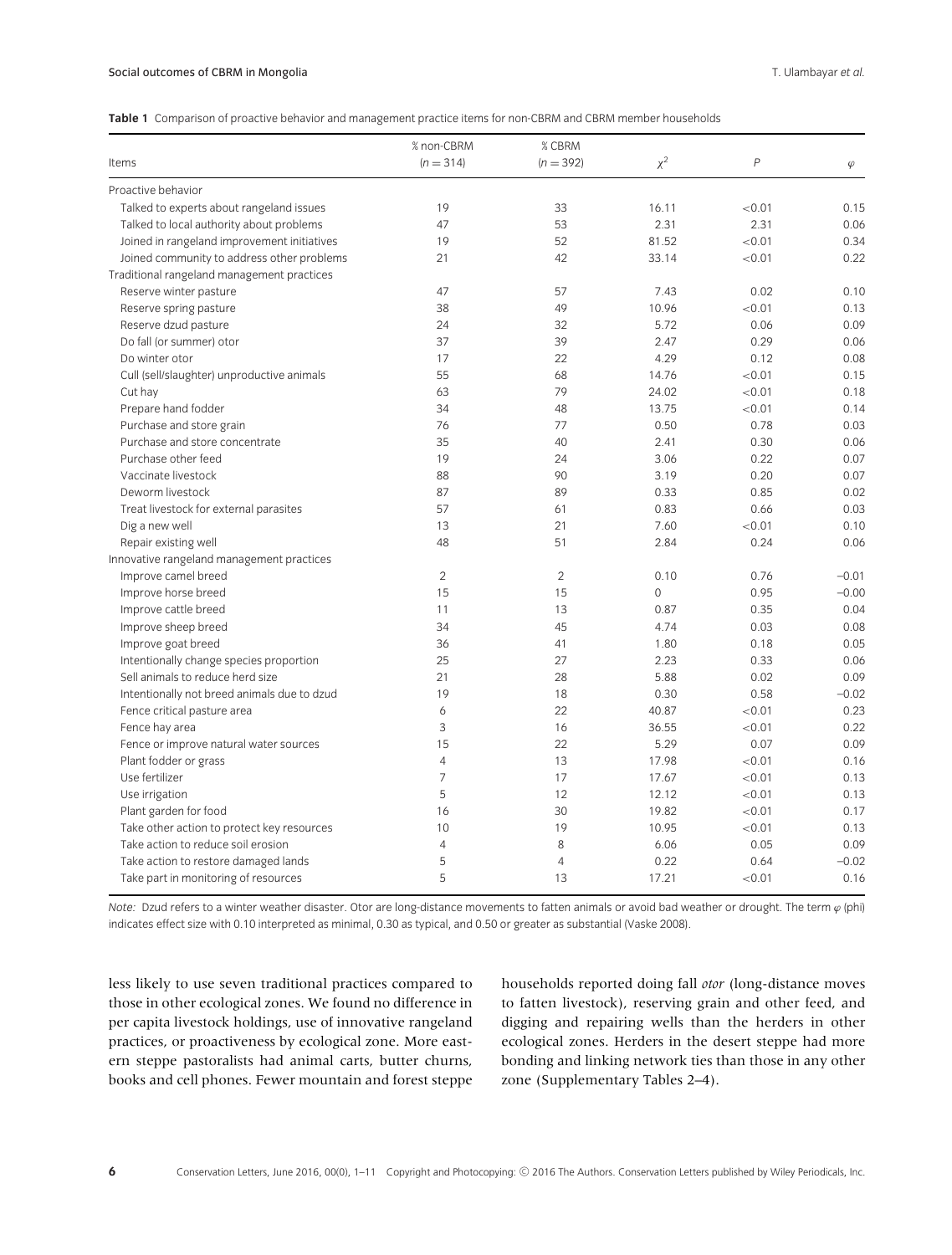|  |  | Table 2 Comparison of structural social capital and household asset items among members of non-CBRM and CBRM pastoral groups |  |
|--|--|------------------------------------------------------------------------------------------------------------------------------|--|
|--|--|------------------------------------------------------------------------------------------------------------------------------|--|

|                                                             | % non-CBRM     | % CBRM      |          |        |           |
|-------------------------------------------------------------|----------------|-------------|----------|--------|-----------|
| Items                                                       | $(n = 314)$    | $(n = 392)$ | $\chi^2$ | P      | $\varphi$ |
| Structural social capital                                   |                |             |          |        |           |
| Bonding social capital                                      |                |             |          |        |           |
| Help from neighbors                                         | 67             | 64          | 0.32     | 0.57   | $-0.03$   |
| Help from family in district (soum)                         | 60             | 63          | 0.47     | 0.49   | 0.03      |
| Help from family in province (aimag) center or capital city | 39             | 42          | 0.73     | 0.39   | 0.04      |
| Help from distant relatives                                 | 16             | 21          | 2.55     | 0.11   | 0.07      |
| Help from friends                                           | 52             | 56          | 0.56     | 0.45   | 0.03      |
| Linking social capital                                      |                |             |          |        |           |
| Help from local/national government                         | 63             | 64          | 0.01     | 0.92   | 0.01      |
| Help from politicians                                       | 38             | 31          | 2.45     | 0.12   | $-0.07$   |
| Help from religious leaders                                 | $\overline{4}$ | 8           | 3.80     | 0.05   | 0.09      |
| Help from CBRM organization                                 | 5              | 44          | 95.43    | < 0.01 | 0.43      |
| Help from development or aid organization                   | 33             | 36          | 0.49     | 0.48   | 0.03      |
| Help from nongovernmental organization                      | 10             | 15          | 3.61     | 0.06   | 0.08      |
| Help from banks                                             | 19             | 22          | 0.62     | 0.43   | 0.04      |
| Help from insurance companies                               | 5              | 8           | 1.28     | 0.26   | 0.05      |
| Household assets                                            |                |             |          |        |           |
| Mobile phone                                                | 92             | 94          | 1.81     | 0.28   | 0.04      |
| Radio                                                       | 59             | 62          | 0.72     | 0.04   | 0.03      |
| Television                                                  | 84             | 89          | 2.93     | 0.09   | 0.06      |
| Motorcycle                                                  | 82             | 77          | 2.41     | 0.12   | $-0.06$   |
| Car                                                         | 20             | 28          | 6.48     | 0.01   | 0.10      |
| Truck or tractor                                            | 27             | 28          | 0.22     | 0.64   | 0.02      |
| Cart: cattle, horse, or camel                               | 32             | 31          | 0.05     | 0.82   | $-0.01$   |
| Refrigerator                                                | 12             | 20          | 9.25     | < 0.01 | 0.12      |
| Butter churn                                                | 5              | 10          | 5.63     | 0.02   | 0.09      |
| Electricity generator (portable)                            | 17             | 23          | 3.6      | 0.06   | 0.07      |
| Windmill                                                    | 5              | 9           | 4.46     | 0.04   | 0.08      |
| Solar panel                                                 | 91             | 87          | 2.61     | 0.11   | $-0.06$   |
| Electric lights                                             | 69             | 67          | 0.25     | 0.62   | $-0.02$   |
| <b>Books</b>                                                | 26             | 38          | 11.53    | < 0.01 | 0.13      |
| Computer                                                    | 5              | 9           | 2.51     | 0.11   | 0.06      |

*Note:* The term φ (phi) indicates effect size with 0.10 interpreted as minimal, 0.30 as typical, and 0.50 or greater as substantial (Vaske 2008).

#### **Discussion**

Mongolian herders belonging to formally-organized CBRM groups demonstrate significantly greater social outcomes than herders in traditional neighborhoods on all behavioral measures, and one livelihood measure. CBRM herders had slightly higher outcomes on some social capital metrics, but not on overall social capital indices. This pattern holds across four ecological zones. CBRM was most strongly associated with proactive behavior and both traditional and recently adopted resource management practices. Although most practices measured are associated with adaptive capacity or livelihood diversification, and therefore can be considered social benefits of CBRM, the conservation effects of some practices, such as irrigation, fertilization and fencing,

are debatable or potentially negative. These results confirm earlier studies in Mongolia that documented positive social outcomes of CBRM (Batkhishig *et al.* 2011; Dorligsuren *et al.* 2011; Baival & Fernandez-Gimenez 2012; Upton 2012; Fernandez-Gimenez *et al.* 2015), and provide evidence that community-based approaches to rangeland conservation may effectively influence resource users' behavior. Lack of difference in social capital between group types may be due to strong traditions of reciprocity across all types of herder communities in Mongolia (Batkhishig *et al.* 2011). Our focus groups and interviews also suggest that while generalized trust and reciprocity are relatively high, as our survey data show, specific trust related to economic cooperation and financial risk is not well developed. We expect that if CBRM is successful, levels of specific trust and economic coop-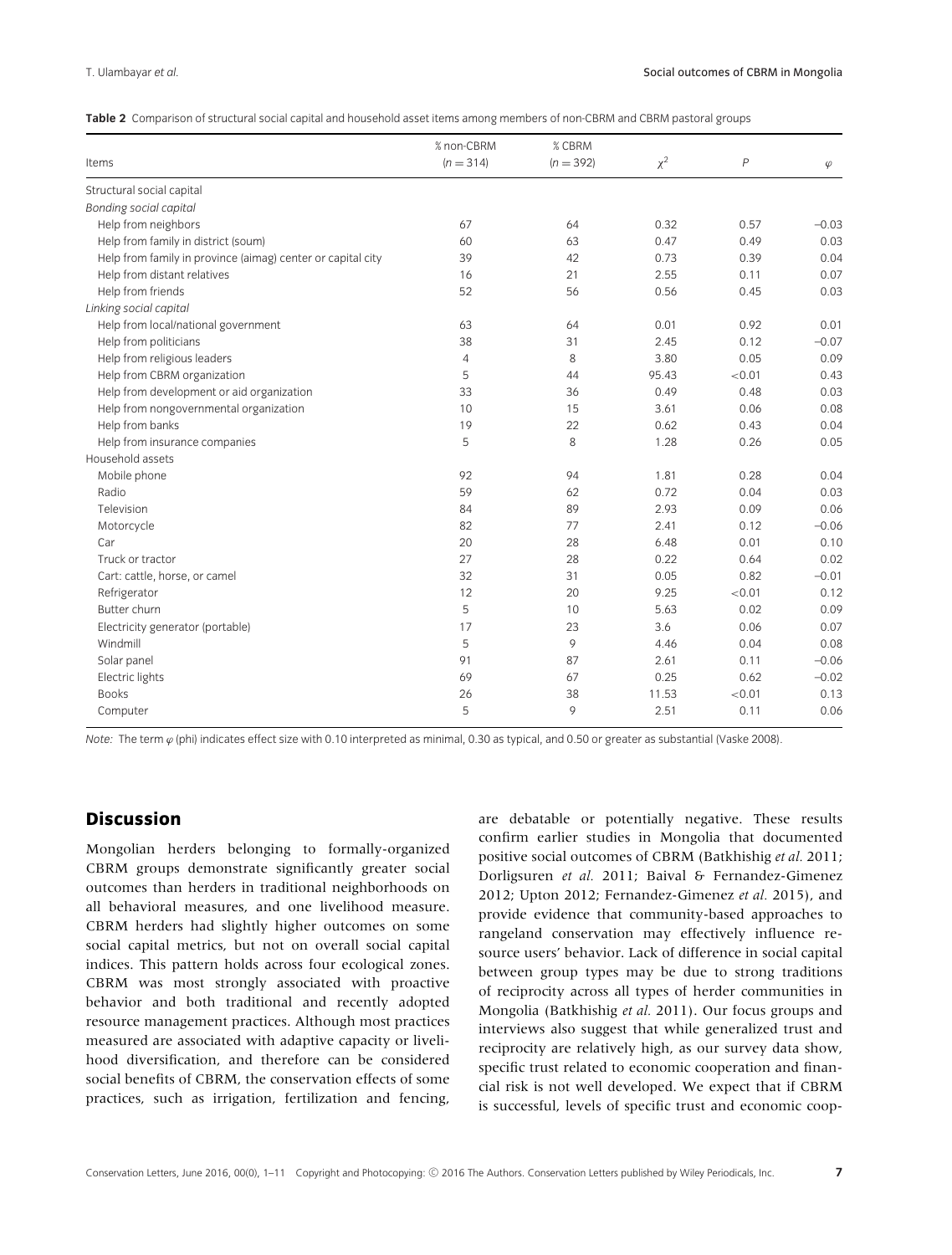#### Social outcomes of CBRM in Mongolia T. Ulambayar *et al.*

|  | Table 3 Comparison of trust and norms of reciprocity items among members of non-CBRM versus CBRM pastoral groups using ANOVA |  |  |  |  |
|--|------------------------------------------------------------------------------------------------------------------------------|--|--|--|--|
|--|------------------------------------------------------------------------------------------------------------------------------|--|--|--|--|

| Items                                          | Non-CBRM<br>$(n = 314)$ | <b>CBRM</b><br>$(n = 392)$ |       |        |      |
|------------------------------------------------|-------------------------|----------------------------|-------|--------|------|
| People always try to help each other           | 1.65                    | 1.78                       | 7.60  | < 0.01 | 0.01 |
| People help each other in times of need        | 1.64                    | 1.74                       | 5.19  | 0.02   | 0.01 |
| People mainly look out for themselves*<br>1.21 |                         | 1.42                       | 11.17 | 0.01   | 0.02 |
| Most people are trustworthy                    | 1.73                    | 1.78                       | 1.61  | 0.21   | 0    |
| People will take advantage of others*          | 1.57                    | 1.63                       | 1.31  | 0.25   |      |
| Our community is getting less friendly*        | 1.44                    | 1.49                       | 0.77  | 0.38   |      |

*Note:* All items are on a 0–2 scale; \*indicates items were reverse coded: 0 = agree, 1 = neutral, and 2 = disagree. The term  $\eta^2$  is interpreted as the percentage of variation in the dependent variable explained by the independent variable (CBRM).

| Ecological zone<br>Variable name        | Desert steppe<br>$(n = 47)$ | Steppe<br>$(n = 31)$ | Eastern steppe<br>$(n = 11)$ | Mountain and<br>forest steppe<br>$(n = 53)$ | F    | P value | $n^2$ |
|-----------------------------------------|-----------------------------|----------------------|------------------------------|---------------------------------------------|------|---------|-------|
| Livelihood                              |                             |                      |                              |                                             |      |         |       |
| Assets (sum of 15 items)                | 6.62                        | 6.58                 | $7.24*$                      | $6.20*$                                     | 3.43 | 0.02    | 0.07  |
| Log net cash income per capita in USD   | $6.40*$                     | $6.79**$             | 6.62                         | $6.33^{\dagger}$                            | 5.50 | < 0.01  | 0.11  |
| Log livestock per capita                | 4.50                        | 4.72                 | 4.78                         | 4.71                                        | 1.36 | 0.26    | 0.03  |
| Social capital                          |                             |                      |                              |                                             |      |         |       |
| Cognitive (0-2 scale)                   | $.66*$                      | $1.68^{\dagger}$     | 1.59                         | $1.49**$                                    | 4.57 | < 0.01  | 0.09  |
| Structural (sum of 13 items)            | $2.45*$                     | 2.19                 | 1.90                         | $1.95*$                                     | 4.35 | < 0.01  | 0.09  |
| Behavior                                |                             |                      |                              |                                             |      |         |       |
| Traditional practices (sum of 16 items) | $8.24*$                     | $8.52^{\dagger}$     | $9.14^{\ddagger}$            | $7.1***$                                    | 9.92 | < 0.01  | 0.16  |
| Innovative practices (sum of 19 items)  | 3.12                        | 2.71                 | 3.71                         | 3.15                                        | 1.15 | 0.33    | 0.02  |
| Proactiveness (sum of four items)       | 1.65                        | 1.34                 | 1.41                         | 1.39                                        | 1.80 | 0.15    | 0.03  |

*Note:* Pairs of means in the same row that share superscripts (∗, *†*, and *‡*) differ at *P* < 0.05 using the Bonferroni multiple comparison test. The term η<sup>2</sup> is interpreted as the percentage of variation in the dependent variable explained by the independent variable (CBRM).

eration will increase over time. The limited progress of Mongolian CBRM groups toward improving herder livelihoods contradicts prior studies (Dorligsuren *et al.* 2011; Leisher *et al.* 2012) and deserves further consideration.

CBRM member households possessed more assets than non-CBRM households, but did not differ in per capita income or livestock holdings. Donor contributions toward buying and maintaining capital assets such as wells and tractors, which freed herders to use income to buy assets like automobiles and refrigerators, may explain greater assets in CBRM households. CBRM training also may have influenced herders' investments in technology to improve production and marketing. Lack of differences between group types in income or livestock holdings have three possible explanations. First, the primary mechanism through which CBRM is expected to influence income and livestock holdings is via improved grassland quality and production, which result from more sustainable grazing practices such as increased mobility and grazing reserves (Figure 1). Increased forage quality and quantity, in turn, should lead to greater livestock productivity in terms of number of animals (reproductive success) and individual animal productivity and quality. Because many CBRM groups are relatively young, and changes in management recent, the ecological and livestock productivity responses may lag behind behavioral changes. Alternatively, the influence of CBRM on ecologically beneficial management practices may not be sufficiently strong to result in forage quality and quantity increases that affect livestock production, regardless of time since establishment. A companion study of ecological outcomes (Chantsallkham 2015) shows slight ecological benefits of CBRM, consistent with these explanations. Finally, if CBRM and non-CBRM herders have similar herd sizes, but CBRM livestock produce more or higher quality meat, milk or fiber, we would expect CBRM incomes to be higher despite similar herd sizes. However, livestock markets in Mongolia are poorly developed and as yet do not differentiate on product quality. Herders do not receive more money for high quality products than for the same quantity of low-quality product. This is a serious obstacle to the long-term effectiveness of CBRM in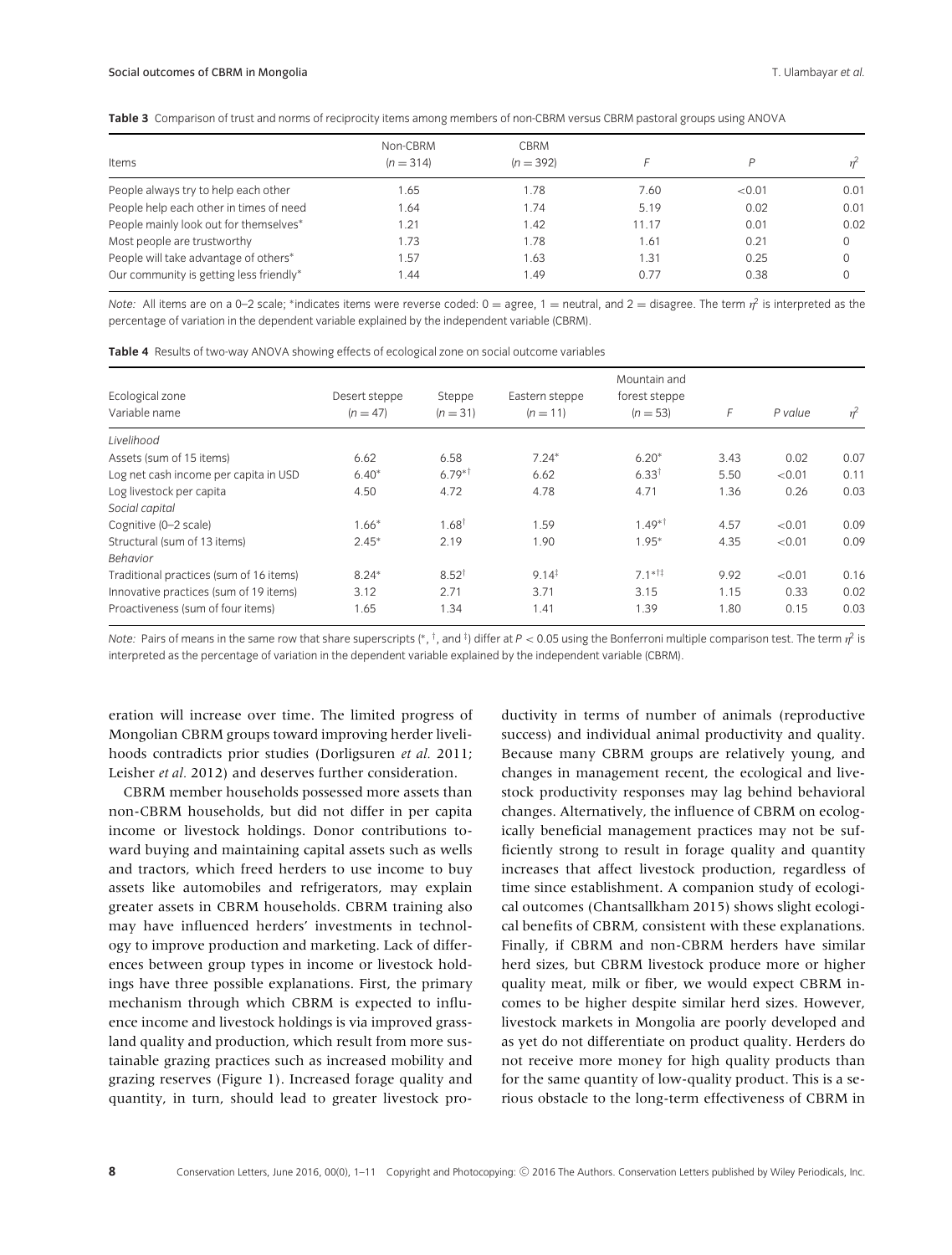Mongolia. A differential economic return is likely an essential incentive to sustain herder commitment to CBRM.

Social outcomes of CBRM in Mongolia varied considerably by ecological zone, suggesting that resource system characteristics and geography influence group outcomes. Contrary to theoretical predictions, mountain and forest steppe communities had lower outcomes than other regions on many indicators. Mountain and forest steppes have more productive and predictable forage supplies, and are associated with smaller and more easily bounded CPRs, which we theorized would enhance collective action due to lower transaction costs and easier monitoring. However, some of these areas are also the most socially isolated and remote from markets, which may limit social networks and constrain their ability to implement some practices. Alternatively, the more productive and predictable forage supply may lead to greater competition for and conflict over pastures, as some of our focus groups suggest. Steppe herders, located closest to major markets in the capital, had the highest incomes. Steppe and desert steppe herders had higher levels of trust and reciprocity, and desert steppe herders had more bonding and linking network ties. The higher levels of social capital in less predictable and highly variable semiarid and arid zones align with findings from other pastoral regions, including Australia, where herders in variable environments form more extensive social networks with strong reciprocal arrangements to access pasture during periodic droughts (McAllister *et al.* 2011). Earlier case studies in Mongolia found a similar pattern in social capital, with the highest levels in the desert steppe (Fernandez-Gimenez *et al.* 2012; Fernandez-Gimenez *et al.* 2015).

Our findings have several important implications for conservation policy, practice and research in Mongolia and beyond. First, our results show that CBRM is strongly associated with herders' management practices and proactive behavior, which are critical steps toward improving ecological and social conditions on Mongolian rangelands. As such they demonstrate the potential social return on donors' initial conservation investment in CBRM. These findings have implications beyond Mongolia, since CBRM has been widely advocated in other dryland regions (Turner 2011), and has recently increased rapidly in southern and eastern Africa (Fabricius & Koch 2004; Bennett 2013).

Second, the lack of clear social capital and livelihood benefits from CBRM in Mongolia indicates that CBRM outcomes may take time to achieve, especially when they depend on a series of linked feedbacks, each of which is also affected by exogenous factors such as climate, weather, and markets (Oldekop *et al.* 2010). Additionally, current levels of management may be insufficient to strongly affect pasture and livestock conditions. This suggests that ongoing technical support for CBRMs is needed, with a focus on promoting practices that have clear conservation as well as livelihood benefits.

Third, the possibility that lack of strong livelihood outcomes is due to insufficient market price differentiation for quality livestock products deserves further investigation. Livestock markets have long been recognized as a critical constraint to sustainable management of Mongolia's rangelands. If CBRM is to succeed in Mongolia over the long term, herders must be able to earn more with fewer animals through a premium price for higher quality or sustainably produced livestock products, value-added processing, or alternative rural livelihoods.

Fourth, Mongolia's CBRM movement was largely catalyzed by external actors–donors. Although the movement is widespread, it has reached only a fraction of Mongolia's herders. Whether this externally initiated movement will lead to scaling-out of endogenous CBRM—self-organized groups following the lead of earlier externally initiated groups—remains unknown, although self-organized groups have been observed (Undargaa 2006). The intensive donor-provided support to the initial CBRM groups is likely cost-prohibitive to scale out to the entire country. Therefore, both government policy-makers and conservation-minded donors and NGOs should consider how to cooperate to support grassroots CBRM initiatives through lower cost peerto-peer training and education programs coupled with appropriate policy incentives and legislative reforms. Finally, if new CBRM groups are established with external facilitation, a randomized trial approach incorporating control sites and pre-implementation measurement of baseline ecological and social conditions will permit more rigorous assessment of CBRM effectiveness than was possible in our post-hoc study.

Further research is needed to (1) establish clear causal relationships between CBRM and social outcomes, (2) examine the process through which CBRMs achieve these outcomes and the factors that predict success, (3) determine whether CBRM performance varies with institutional design, (4) assess CBRM ecological outcomes, and (5) monitor performance of CBRM institutions over time.

#### **Acknowledgments**

This research was sponsored by National Science Foundation Award No. BCS-1011801, with additional support from The World Bank, US AID, American Association of University Women, Open Society Institute, Center for Collaborative Conservation, Colorado State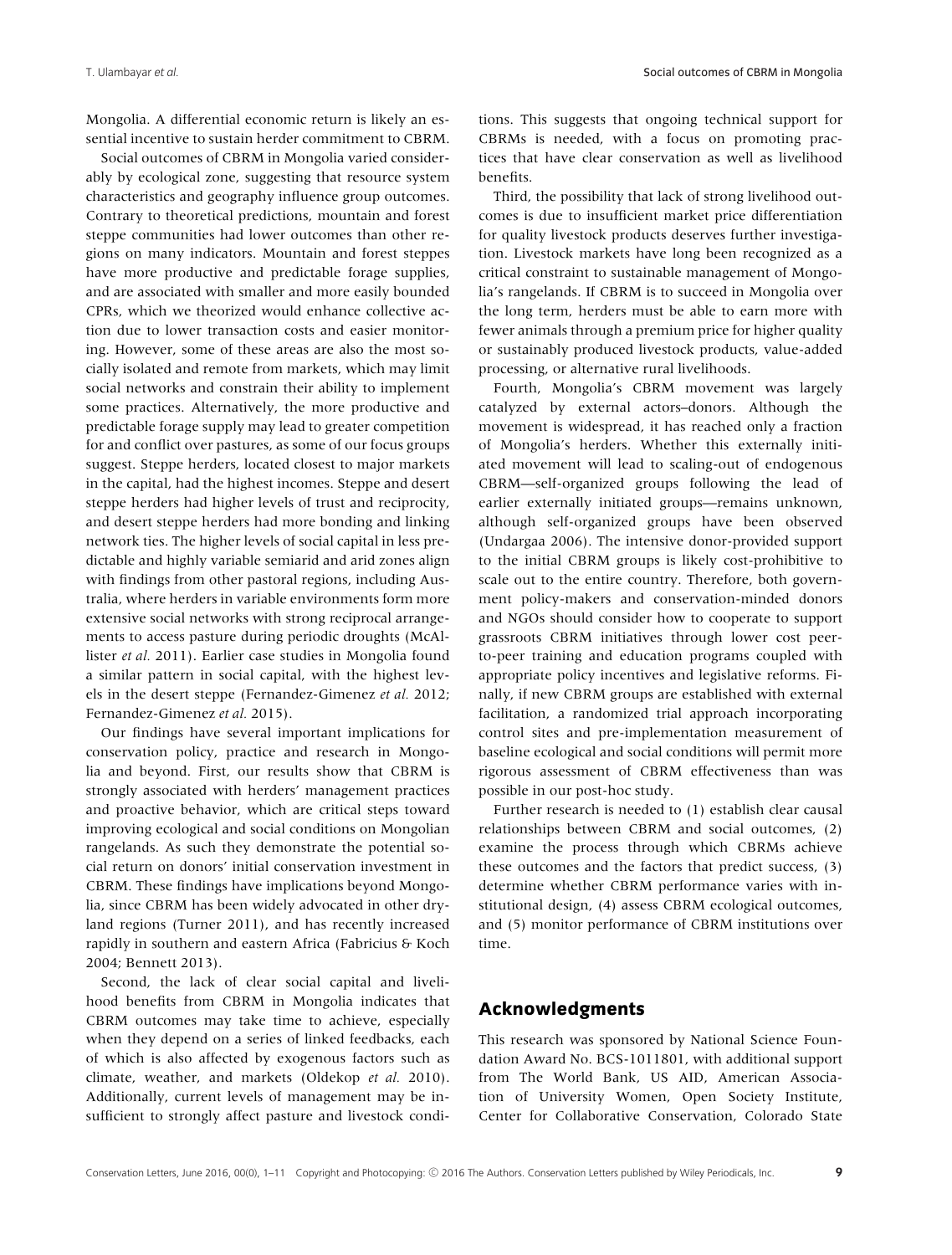University, and Reed Funk Account, Utah State University. We sincerely thank the following MOR2 team members for data collection and entry assistance: Amanguli, Ariuntuya, Azjargal, Battuul, Enkhmunkh, Erdenechimeg, Ganjargal, Gankhuyag, Gantsetseg, Gantsogt, Khishigdorj, Khishigjargal, Khishigsuren, Narantuya, Nomin-Erdene, Odgarav, Pagmajav, Solongo, Tamir, Tsengelmaa, Unurzul, Uuganbayar, Vandandorj.

#### **References**

- Addison, J., Davies, J., Friedel, M. & Brown, C. (2013). Do pasture user groups lead to improved rangeland condition in the Mongolian Gobi Desert? *J. Arid. Environ.*, **94**, 37-46.
- Agrawal, A. (2002). Common resources and institutional sustainability. Pages 41-85 in E. Ostrom, editor. *The drama of the commons*. National Research Council, Washington, D.C.
- Baival, B. & Fernandez-Gimenez, M.E. (2012). Meaningful learning for resilience-building among Mongolian pastoralists. *Nom. Peoples*, **16**, 53-77.
- Batima, P. (2006). Climate change vulnerability and adaptation in the livestock sector of Mongolia: a final report submitted to Assessments of Impacts and Adaptations to Climate Change (AIACC), Projet No. AS 06. International START Secretariat, Washington, D.C.
- Batkhishig, B., Oyuntulkhuur, B., Altanzul, T. & Fernández-Giménez, M.E. (2011). A case study of community-based rangeland management in Jinst Soum, Mongolia. Pages 113-135 in M.E. Fernandez-Gimenez, X. Wang, B. Batkhishig, J. Klein, R.S. Reid, editors. *Restoring community connections to the land: building resilience through community-based rangeland management in China and Mongolia*. CABI, Wallingford, UK.
- Bennett, J.E. (2013). Institutions and governance of communal rangelands in South Africa. *Afr. J. Range Sci.*, **30**, 77-83.
- Bowler, D.E., Buyung-Ali, L.M., Healy, J.R., Jones, J.P.G., Knight, T.M. & Pulling, A.S. (2014). Does community forest management provide global environmental benefits and improve local welfare? *Front. Ecol. Environ.*, **10**, 29-36.
- Chantsallkham, J. (2015). Effects of grazing and community-based management on rangelands of Mongolia. *Dept. of Forest and Rangeland Stewardship*, Colorado State University, Fort Collins, CO.
- Collomb, J.G.E., Mupeta, P., Barnes, G. & Child, B. (2010). Integrating governance and socioeconomic indicators to assess the performance of community-based natural resources management in Caprivi (Namibia). *Environ. Conserv.*, **37**, 303-309.
- Dagvadorj, D., Natsagdorj, L., Dorjpurev, J. & Namkhainyam, B. (2009). Mongolia: assessment report on climate change. p. 228. Ministry of Environment,Nature and Tourism, Ulaanbaatar.
- Dorligsuren, D., Batbuyan, B., Bulgamaa, D. & Fassnacht, S.R. (2011). Lessons from a territory-based community development approach in Mongolia: Ikhtamir Pasture User Groups. Pages 166-188 in M.E. Fernandez-Gimenez, X. Wang, B. Baival, J. Klein, R. Reid, editors. *Restoring community connections to the land: learning from community-based rangeland management in China and Mongolia*. CABI, Wallingford, UK.
- Dressler, W., Buscher, B., Schoon, M.L. *et al*. (2010). From hope to crisis and back again? A critical history of the global CBNRM narrative. *Environ. Conserv.*, **37**, 5-15.
- Fabricius, C. & Koch, E., editors. (2004). *Rights, resources and rural development: community-based natural resource management in southern Africa*. Earthscan, London.
- Fernandez-Gimenez, M.E. (2002). Spatial and social boundaries and the paradox of pastoral land tenure: a case study from postsocialist Mongolia. *Hum. Ecol.*, **30**, 49-78.
- Fernandez-Gimenez, M.E. & Batbuyan, B. (2004). Law and disorder: local implementation of Mongolia's land law. *Dev. Change*, **35**, 141-165.
- Fernandez-Gimenez, M.E., Batkhishig, B. & Batbuyan, B. (2012). Cross-boundary and cross-level dynamics increase vulnerability to severe winter disasters (dzud) in Mongolia. *Global Environ. Change*, **22**, 836-851.
- Fernandez-Gimenez, M.E., Batkhishig, B., Batbuyan, B. & Ulambayar, T. (2015). Lessons from the dzud: community-based rangeland management Increases the adaptive capacity of Mongolian herders to winter disasters. *World Dev.*, **68**, 48-65.
- Grooteart, C. & van Bastelaer, T. (2002). *Understanding and measuring social capital: a multidisciplinary tool for practitioners*. The World Bank, Washington, D.C.
- IBM Corp. (2013). *IBM SPSS Statistics for Windows*, Version 22.0. IBM Corp., Armonk, NY.
- IFRI. (2013). International Forestry Resources and Institutions (IFRI) network: research methods. www.ifriresearch.net. Accessed January 9, 2016
- Janes, C.R. (2010). Failed development and vulnerability to climate change in Central Asia: implications for food security and health. *Asia Pac. J. Publ. Health*, **22**, 2365-2455.
- Khishigbayar, J., Fernandez-Gimenez, M.E., Angerer, J.P. *et al*. (2015). Mongolian rangelands at a tipping point? Biomass and cover are stable but composition shifts and richness declines after 20 years of grazing and increasing temperatures. *J. Arid Environ.*, **115**, 100-112.
- Leisher, C., Hess, S., Boucher, T.M., van Beukering, P. & Sanjayan, M. (2012). Measuring the impacts of community-based grasslands management in Mongolia's Gobi. *PLoS ONE*, **7**, e30991. Doi: 30910.31371/journal.pone.0030991
- McAllister, R.R.J., Tisdell, J.G., Reeson, A.F. & Gordon, I.J. (2011). Economic behavior in the face of resource variability and uncertainty. *Ecol. Soc.* **16**, 6 [online], http://dx.doi.org/10.5751/ES-04075-160306.